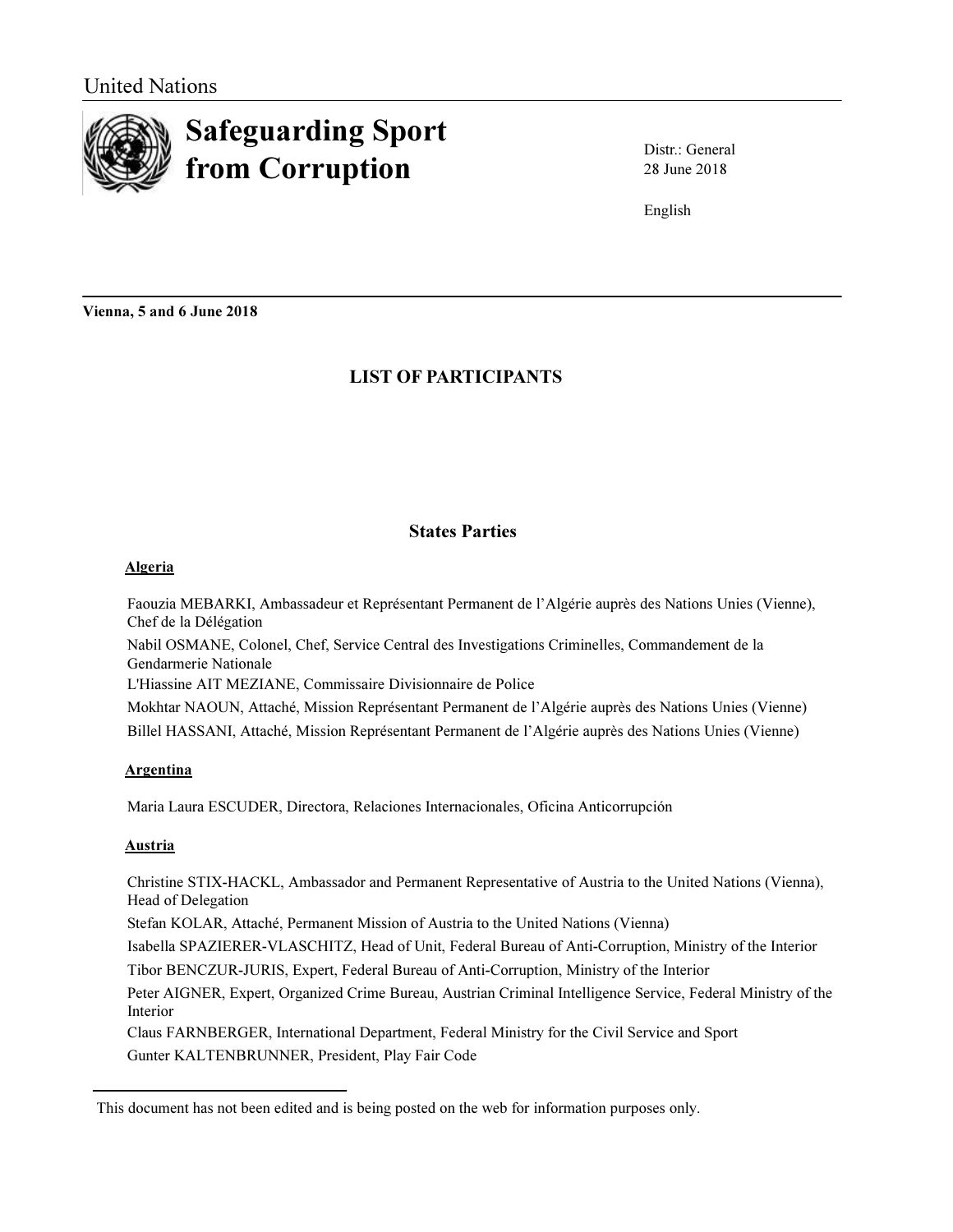Severin MORITZER, Play Fair Code

# Belgium

Guy GOUDESONE, Deputy Head, Anti-Corruption Unit, National Co-ordinator Sports Corruption

# **Brazil**

Ricardo NEIVA TAVARES, Ambassador and Permanent Representative of Brazil to the United Nations (Vienna) Eliane MOTA, Director, Auditing of Social Policies, Office of the Comptroller-General, Ministry of **Transparency** 

# Bulgaria

Viktoria RACHEVA SLAVKOVA, Director, European Programmes, Projects and International Co-operation Directorate, Ministry of Youth and Sports

# Cabo Verde

Nandixany DE LURDES SOUTO AMADO ALVES VIEIRA ANDRADE, Conseillère, Ministère de la Justice et du Travail Leila VARELA, Conseillère, Ministère des Sports

China

SHI Zhongjun, Ambassador and Permanent Representative of China to the United Nations (Vienna), Head of Delegation WU Haiwen, Minister Counsellor and Legal Adviser, Permanent Mission of China to the United Nations (Vienna) SUN Xiaofei, Deputy Director, Department of Treaty and Law, Ministry of Foreign Affairs

LI Hao, Third Secretary, Department of Treaty and Law, Ministry of Foreign Affairs

YE Hai, Director, General Office, Discipline Inspection Committee, General Administration of Sport

LIU Huan, Deputy Director, Organization and Publicity Division, General Administration of Sport

PENG Zhao, Project Co-ordinator, International Relations Division, External Affairs Department, General Administration of Sport

YE Wei, Third Secretary, Permanent Mission of China to the United Nations (Vienna)

LIN Zeyu, Attaché, Permanent Mission of China to the United Nations (Vienna)

# **Colombia**

Majer Nayi ABUSHIHAB COLLAZOS

### **Croatia**

Mario DUBRAVCIC, Senior State Sports Inspector, Central State Office for Sport

# **Cyprus**

Elena THOMA, Chargée d'Affaires a.i., Permanent Mission of Cyprus to the United Nations (Vienna), Head of Delegation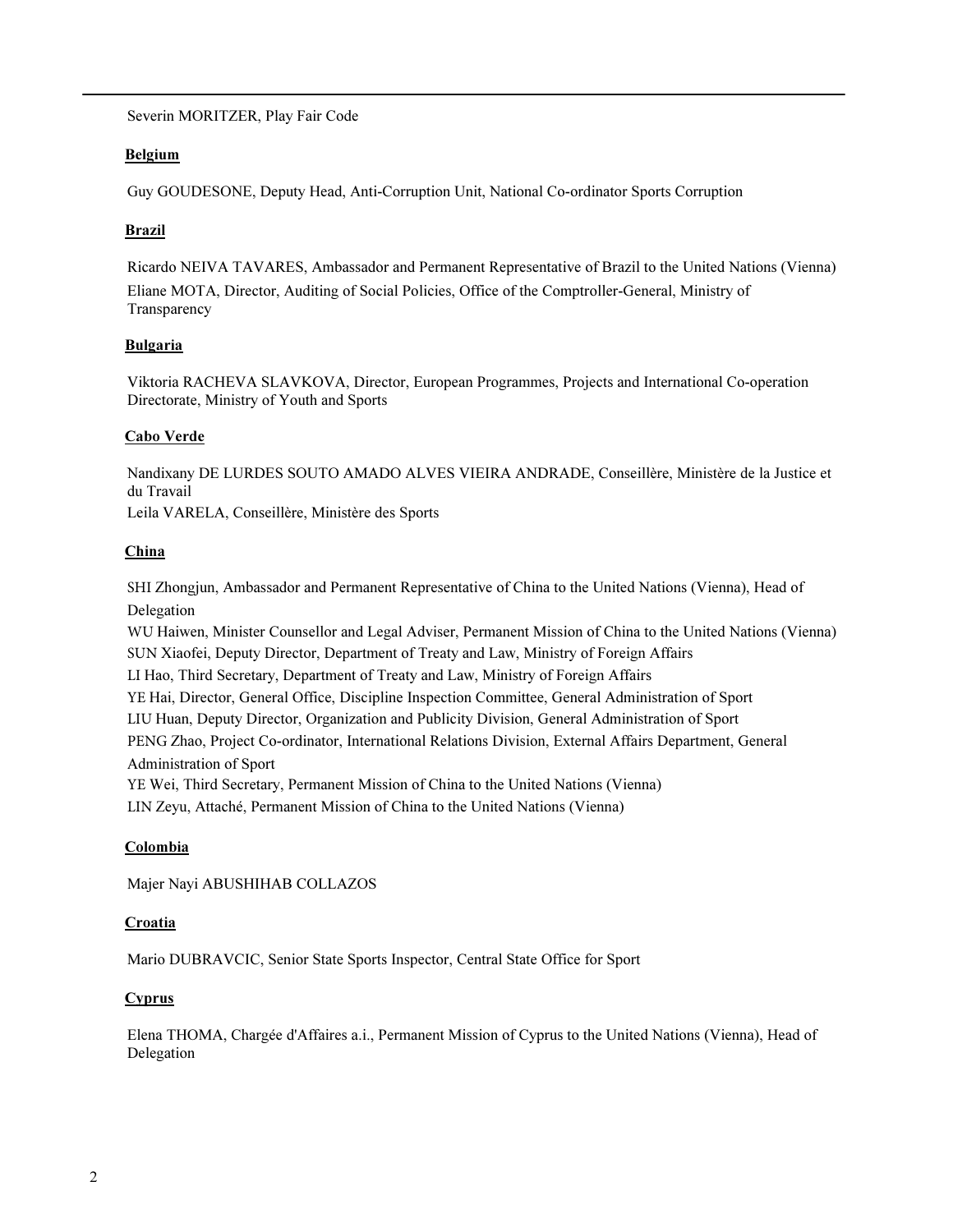Iacovos GEORGIOU, Alternate Permanent Representative of Cyprus to the United Nations (Vienna) Christos MAKRIYIANNIS, Second Secretary, Permanent Mission of Cyprus to the United Nations (Vienna)

# **Czechia**

Marta PELECHOVA, International Co-operation Department, Ministry of Justice Ivan PINTER, Minister Counsellor, Permanent Mission of the Czech Republic to the United Nations (Vienna)

# **Egypt**

Omar Amer YOUSSEF, Ambassador and Permanent Representative of Egypt to the United Nations (Vienna), Head of Delegation

Mohamed Salama Ahmed EZZAT SALAMA, Egyptian Administrative Control Authority

Hala Youssef Ahmed RAGAB, Minister, Alternate Permanent Representative of Egypt to the United Nations (Vienna)

Essam Abdelmohsen Zakaria ABUGHNIMA, Egyptian Administrative Control Authority

Islam Wageeh Abdelaziz HASSAN BAKIR, Egyptian Administrative Control Authority

Moataz Khaled Aly ABDELHADY, Second Secretary, Permanent Mission of Egypt to the United Nations (Vienna)

Khaled SAIED, Egyptian Administrative Control Authority

Ahmed Mohamed Abdelaziz OSMAN, Office of the Prosecutor-General

Mohamed Mohamed Khairy Taha ELNAGGAR, Office of the Prosecutor-General

Ahmed Mahmoud Radwan KANAWY, Office of the Prosecutor-General

# El Salvador

Ramiro RECINOS TREJO, Ministro Consejero, Misión Permanente de El Salvador ante las Naciones Unidas (Viena), Jefe de la Delegación

Mauricio SUAREZ ESCALANTE, Ministro Consejero, Misión Permanente de El Salvador ante las Naciones Unidas (Viena)

Astrid Elisa PORTILLO RODRÍGUEZ, Consejera, Misión Permanente de El Salvador ante las Naciones Unidas (Viena)

# Eswatini

Menzi Mayford TSELA, Prevention and Education Officer, Anti-Corruption Commission

# Finland

Heidi SULANDER, Senior Specialist, International Affairs Unit, Ministry of the Interior

# France

Jean-Louis FALCONI, Ambassadeur et Représentant Permanent de la France auprès des Nations Unies (Vienne), Chef de la Délégation

Emmanuel FARHAT, Magistrat, Chargé de Mission à l'Action Internationale, Agence Française Anti-Corruption (AFA)

Stephane PAILLER, Représentant Permanent Adjoint de la France auprès des Nations Unies (Vienne)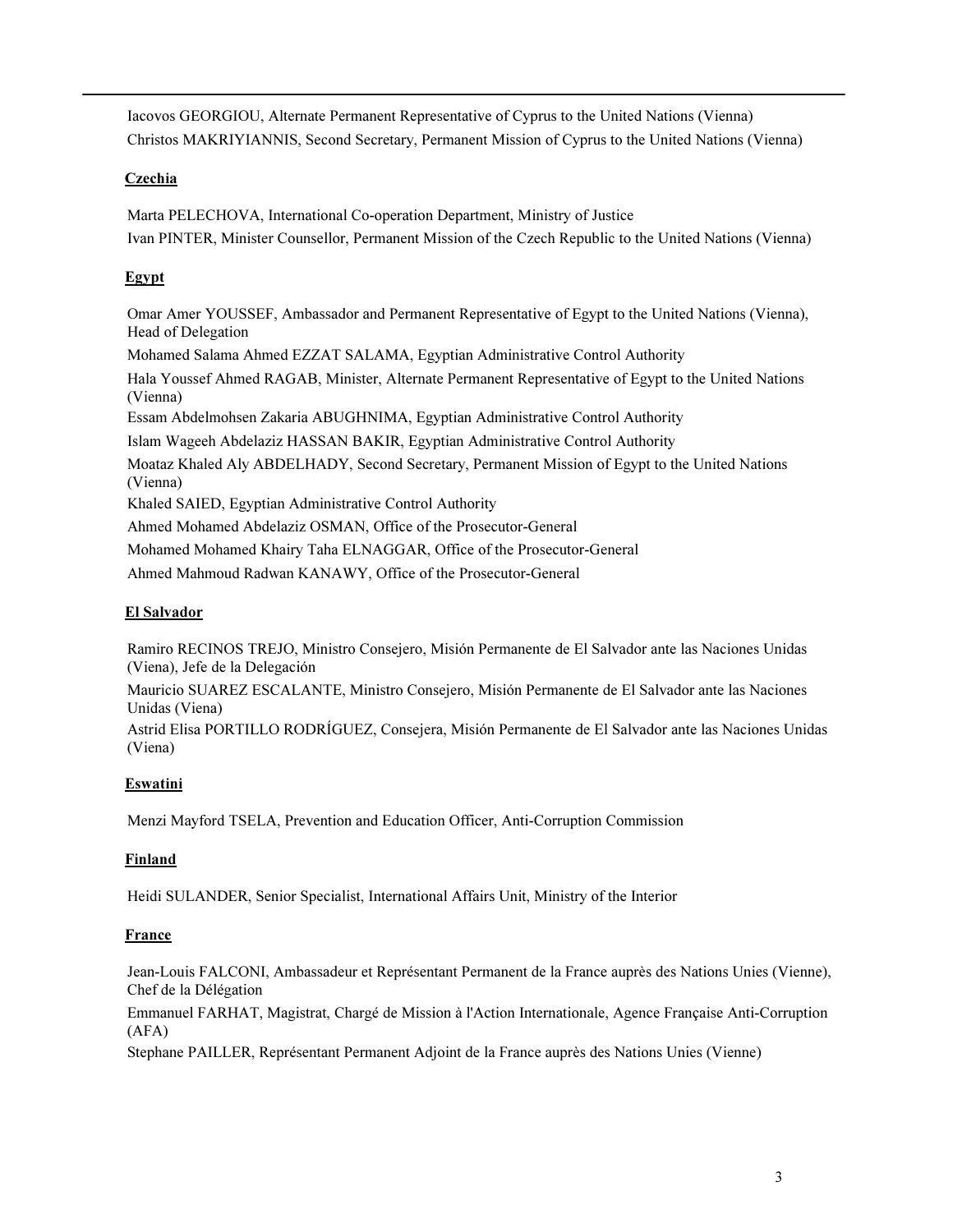Tiphaine CHAPEAU, Première Secrétaire, Mission Permanente de la France auprès des Nations Unies (Vienne)

### **Germany**

Torsten WEIDEN, Federal Ministry of the Interior, Building and Community

# **Ghana**

Doreen BONNA, Permanent Mission of Ghana to the United Nations (Geneva) Ben NUNOO-MENSAH, President, Ghana Olympic Committee

# **Greece**

Nikolaos SAPOUNTZIS, Chargé d'Affaires a.i., Alternate Permanent Representative of Greece to the United Nations (Vienna) Georgios BOUKOUVALAS, Public Official, General Secretariat against Corruption, National Strategic Plan **Office** Stylianos SYKAS, Special Adviser, General Secretariat against Corruption

# Honduras

Jose Ernesto MEJIA, Abogado

### **Hungary**

Laszlo FRISCH, Counsellor, Permanent Mission of Hungary to the United Nations (Vienna) Andrea NEMES, First Secretary, Permanent Mission of Hungary to the United Nations (Vienna)

# **India**

Renu PALL, Ambassador and Permanent Representative of India to the United Nations (Vienna) Brijesh KUMAR, Alternate Permanent Representative of India to the United Nations (Vienna)

### **Indonesia**

Ricky SUHENDAR, Ministry of Foreign Affairs, Head of Delegation Diah SRIKANTI, Supreme Prosecutor-General, Alternate Head of Delegation Zaim A. NASUTION, Minister Counsellor, Permanent Mission of Indonesia to the United Nations (Vienna) Yusfidli ADHYAKSANA, Supreme Prosecutor-General Danang Suryo WIBOWO, Supreme Prosecutor-General Indra ROSANDRY, Ministry of Foreign Affairs Widoni FEDRI, National Police Bianca SIMATUPANG, First Secretary, Permanent Mission of Indonesia to the United Nations (Vienna) Nugroho Ari SETYAWAN, National Police Ardiningrat HIDAYAT, Ministry of Law and Human Rights Adhi Setyo TAMTOMO, Corruption Eradication Commission Miranti MARTIN, Corruption Eradication Commission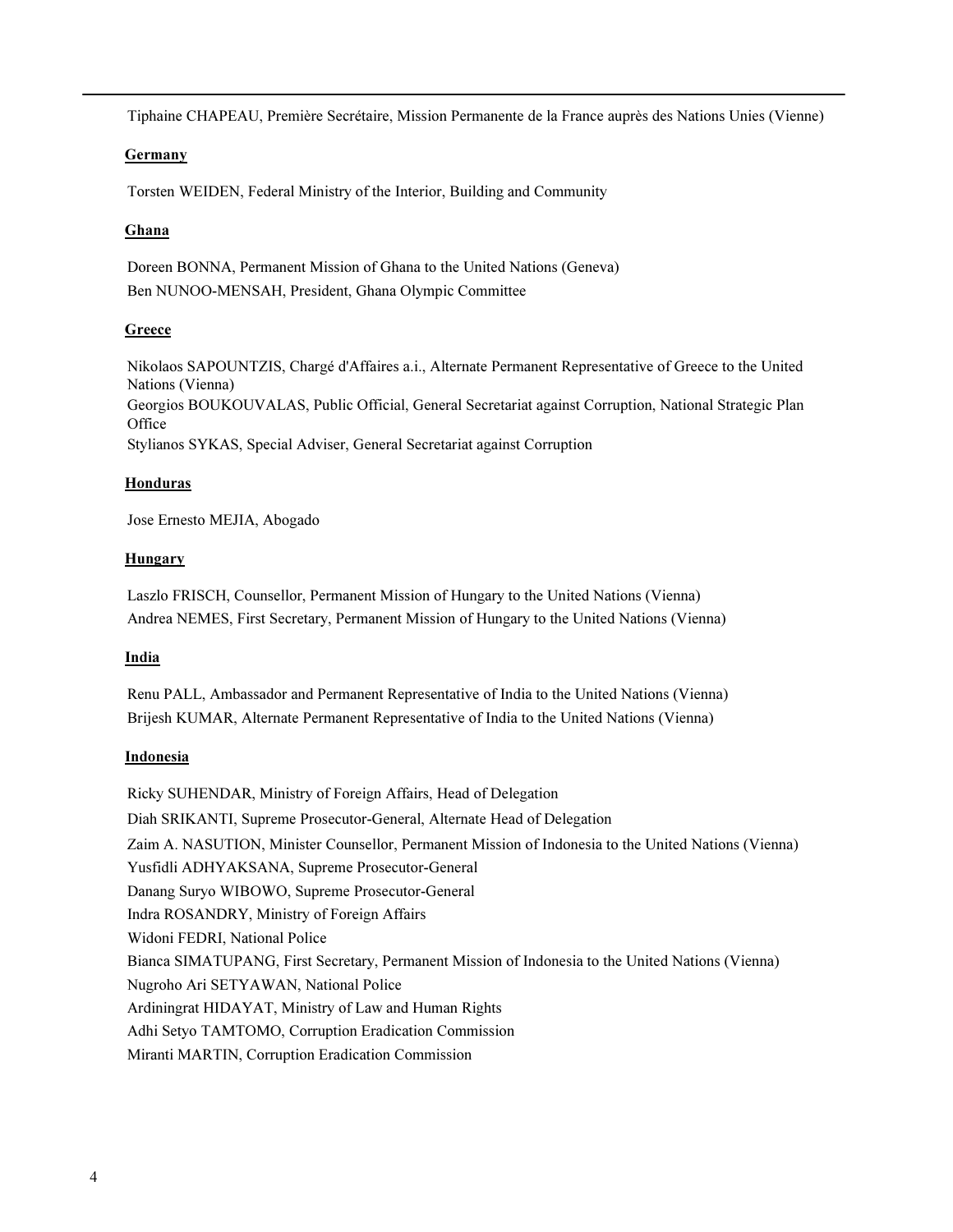Dina JULIANI, Ministry of Law and Human Rights Andi Geman SINAGA, Ministry of Law and Human Rights Alfiani SAFITRI, Ministry of Law and Human Rights Anditya Hutama PUTRA, Ministry of Foreign Affairs Wendi Budi RAHARJO, Ministry of Foreign Affairs Yudho Priambudi ASRUCHIN, Ministry of Foreign Affairs Glady Yudha ARIEFIANTO, Permanent Mission of Indonesia to the United Nations (Vienna) Michael O'ROURKE, Permanent Mission of Indonesia to the United Nations (Vienna) Wingko SILAEN, Permanent Mission of Indonesia to the United Nations (Vienna) Luh Made Arini CANDRAPUTRI, Permanent Mission of Indonesia to the United Nations (Vienna) Lonang Febyan DULA, National Police

# Iran (Islamic Republic of)

Reza NAJAFI, Ambassador and Permanent Representative of Iran (Islamic Republic of) to the United Nations (Vienna) Abbas AHMADI, First Counsellor, Alternate Permanent Representative of Iran (Islamic Republic of) to the United Nations (Vienna) Mousa KHEDMATGOZAR KHOSHDEL, Secretary, National Focal Point Secretariat for the United Nations Convention against Corruption Jalal GOODARZI, Deputy, National Focal Point Secretariat for the United Nations Convention against Corruption Hassan Abed JAFARI, Professor, University of Tehran

### Italy

Maria Assunta ACCILI, Ambassador and Permanent Representative of Italy to the United Nations (Vienna), Head of Delegation

Antonio BALSAMO, Legal Adviser, Permanent Mission of Italy to the United Nations (Vienna)

Luigi RIPAMONTI, First Secretary, Permanent Mission of Italy to the United Nations (Vienna)

Paolo BERTACCINI, Sport Office, Presidency of the Council of the Ministers

Marco BEFERA, Head, Audit Office, Italian National Olympic Committee

### Japan

Shohei SONODA, Official, International Safety and Security Co-operation Division, Foreign Policy Bureau, Ministry of Foreign Affairs

Kentaro TANAKA, First Secretary, Permanent Mission of Japan to the United Nations (Vienna) Brami VAN CROMBRUGGE, Diplomatic Support Assistant, Permanent Mission of Japan to the United Nations (Vienna)

### Kenya

Pius NDIWA, Ethics Monitoring and Compliance Officer, Ethics and Anti-Corruption Commission Penina NZIOKA, Senior Prevention Officer, Ethics and Anti-Corruption Commission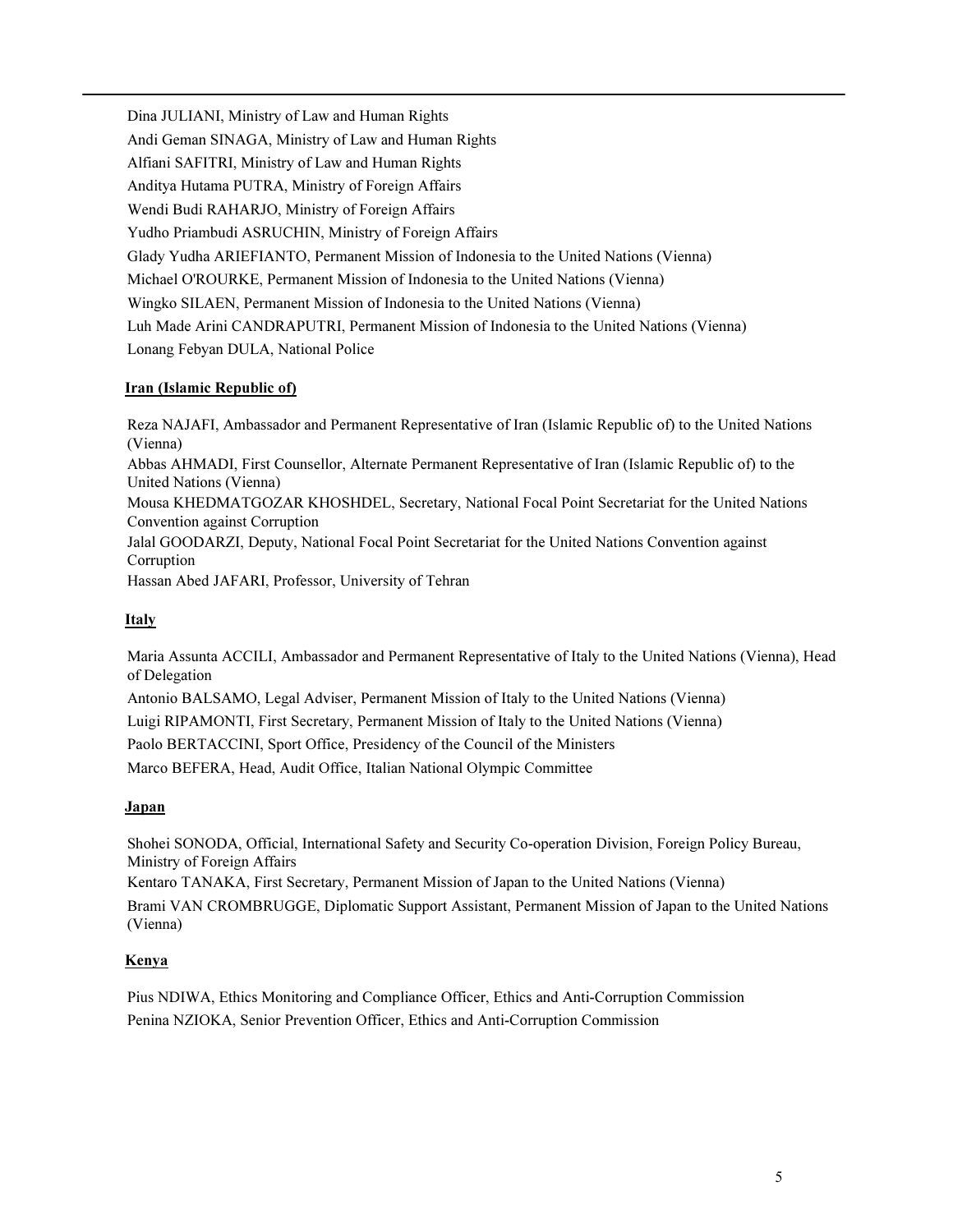# **Kuwait**

Sadiq MARAFI, Ambassador and Permanent Representative of Kuwait to the United Nations (Vienna) Abdullah ALOBAIDI, Alternate Permanent Representative of Kuwait to the United Nations (Vienna) Nawaf AL-RUJAIB, Second Secretary, Permanent Mission of Kuwait to the United Nations (Vienna) Ali ALWAZZAN, Third Secretary, Permanent Mission of Kuwait to the United Nations (Vienna) Abdulhameed AL-HUMUR, Legal Expert, Kuwait Anti-Corruption Authority Anwar Hasan ALQADEERI, Legal Researcher, Kuwait Anti-Corruption Authority Haya AL-MANSOUR

# Lebanon

Ibrahim ASSAF, Ambassador and Permanent Representative of Lebanon to the United Nations (Vienna) Jeanne MRAD, Counsellor, Alternate Permanent Representative of Lebanon to the United Nations (Vienna) Zahraa AWADA BADAWI, Adviser, Permanent Mission of Lebanon to the United Nations (Vienna) Hussein Mohamed OMAR, Chief, Cabinet of the Minister of Youth and Sport Ahmad Hasan RAMADAN, President, House of the Lebanese Youth Union, Ministry of Youth and Sport

# Malaysia

Ganeson SIVAGURUNATHAN, Ambassador and Permanent Representative of Malaysia to the United Nations (Vienna), Head of Delegation

Nor Azmi KARIM, Deputy Commissioner, Malaysian Anti-Corruption Commission (MACC), Alternate Head of Delegation

Sharon HO, Minister, Alternate Permanent Representative of Malaysia to the United Nations (Vienna), Alternate Head of Delegation

Premraj Isaac Dawson Martin VICTOR, Assistant Commissioner, Malaysian Anti-Corruption Commission (MACC), Alternate Head of Delegation

Mohd Firdaus AZMAN, First Secretary, Alternate Permanent Representative of Malaysia to the United Nations (Vienna), Alternate Head of Delegation

### Montenegro

Vladimir VOJVODIC, Chief, Division for Sport Infrastructure, Department for International Co-operation, Ministry of Sports

### **Morocco**

Lotfi BOUCHAARA, Ambassadeur et Représentant Permanent du Maroc auprès des Nations Unies (Vienne) Driss EL AOUFIR, Conseiller, Mission Permanente du Maroc auprès des Nations Unies (Vienne)

Moulay Abdellatif MOUAATADID, Directeur, Pôle Support, Instance Centrale de Prévention de la Corruption (ICPC)

Ali RAME, Directeur, Pôle des Affaires Juridiques, Instance Centrale de Prévention de la Corruption (ICPC) Sahar SEMMAR, Cheffe, Service de la Médecine de Sport, Ministère de la Jeunesse et des Sports

### Myanmar

Kyaw SWA, Alternate Permanent Representative of Myanmar to the United Nations (Vienna)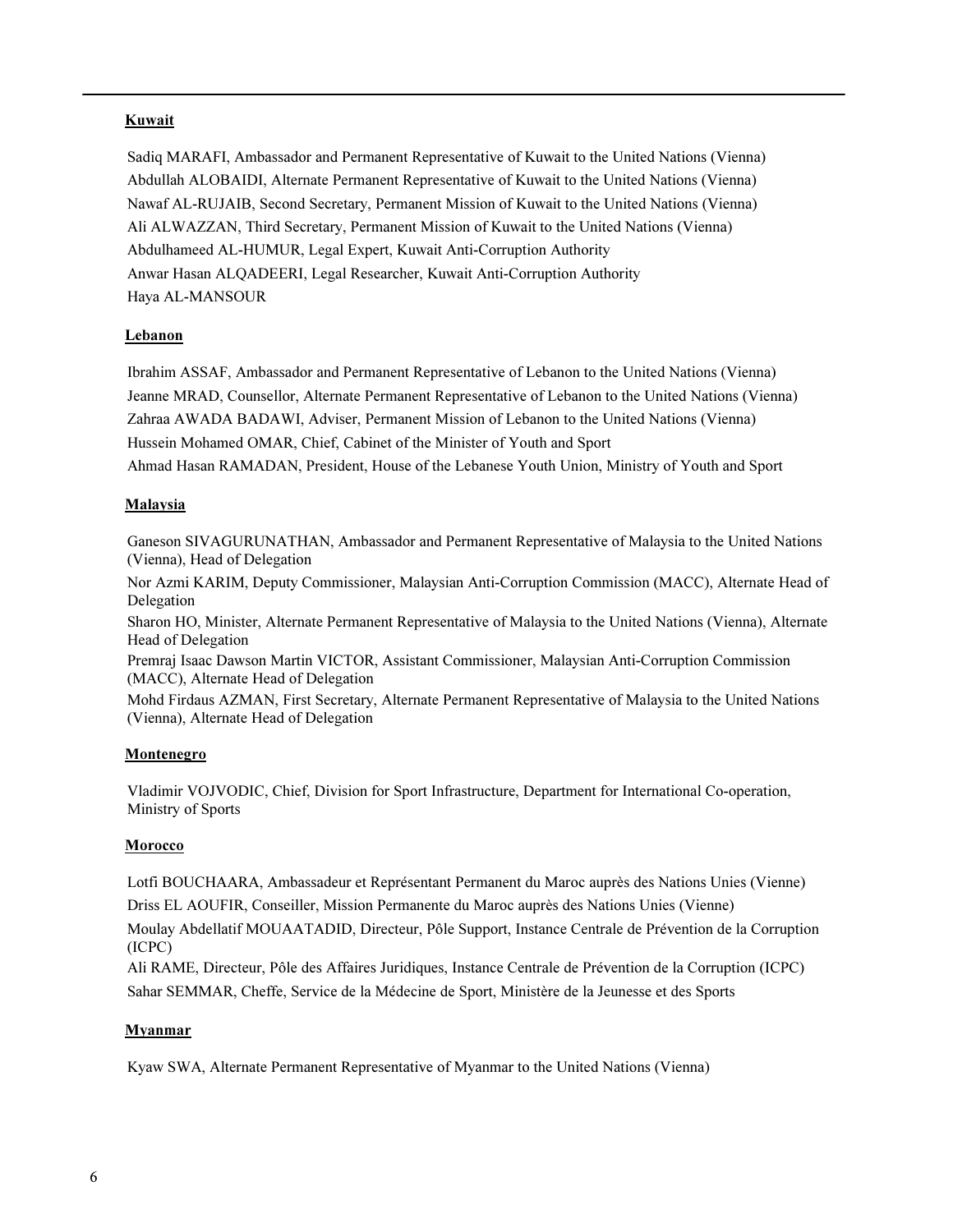Su Wai Po KYA, Second Secretary, Permanent Mission of Myanmar to the United Nations (Vienna)

# **Nepal**

Prakash Kumar SUVEDI, Ambassador and Permanent Representative of Nepal to the United Nations (Vienna) Amber Bahadur KARKI, Alternate Permanent Representative of Nepal to the United Nations (Vienna) Baliram Prasad DHAMI, Second Secretary, Permanent Mission of Nepal to the United Nations (Vienna)

# Netherlands

Wietze SIJTSMA, First Secretary, Permanent Mission of the Netherlands to the United Nations (Vienna) Sophie van de MEULENGRAAF, Intern, Permanent Mission of the Netherlands to the United Nations (Vienna) Sophie BRADA, Intern, Permanent Mission of the Netherlands to the United Nations (Vienna)

# **Nigeria**

Musa Usman ABUBAKAR, Chairman, Independent Corrupt Practices and other related Offences Commission (ICPC) Ahmed SHETTIMA, Special Assistant to the Permanent Secretary, Ministry of Foreign Affairs Emmanuel OGUNTUYI, Assistant Director, Ministry of Foreign Affairs Andrew KASHUBI DAUDA, Deputy Director, Federal Ministry of Justice Dorcas OLUBUNMI ADELAIYE, Principal State Counsel, Federal Ministry of Justice Fatima CHUNDUNG PAM, Senior State Counsel, Federal Ministry of Justice

# **Norway**

Jon Erik STROEMOE, Minister Counsellor, Permanent Mission of Norway to the United Nations (Vienna) Mats BENESTAD, First Secretary, Permanent Mission of Norway to the United Nations (Vienna) Rebekka WOLF, Intern, Permanent Mission of Norway to the United Nations (Vienna)

# Pakistan

Toaha Hussain BUGTI, Senior Joint Secretary, Ministry of Inter-Provincial Coordination Jawad ALI, Counsellor, Permanent Mission of Pakistan to the United Nations (Vienna)

# Panama

Angelica MAYTIN JUSTINIANI, Directora General, Autoridad Nacional de Transparencia y Acceso a la Información (ANTAI), Jefe de la Delegación

Anabella GUARDIA DE RUBINOFF, Embajadora y Representante Permanente de Panamá ante las Naciones Unidas (Viena)

Giancarlo SOLER TORRIJOS, Representante Permanente Alterno de Panamá ante las Naciones Unidas (Viena) Antonio LAM, Jefe, Oficina de Cooperación Técnica Internacional, Autoridad Nacional de Transparencia y Acceso a la Información (ANTAI)

Luis PABON CHEVALIER, Agregado, Misión Permanente de Panamá ante las Naciones Unidas (Viena)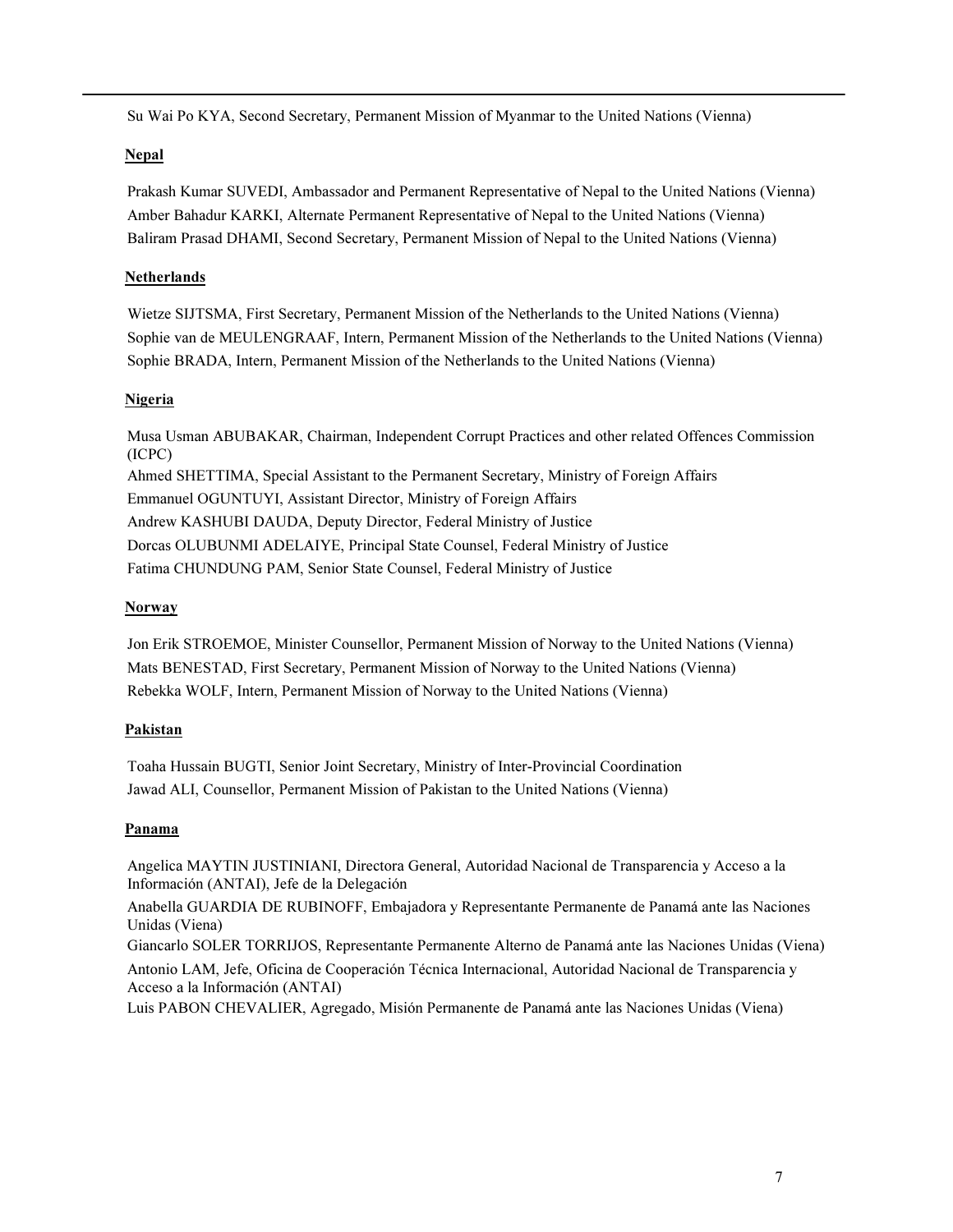# Poland

Henryk JANUS, Main Specialist, Control and Supervisory Department, Ministry of Sport and Tourism Jacek EMMEL, First Counsellor, Permanent Mission of Poland to the United Nations (Vienna)

### Portugal

Joao BEZERRA DA SILVA, Counsellor, Alternate Permanent Representative of Portugal to the United Nations (Vienna) Lidia GARCIA PRACA, Board Member, Portuguese Institute of Sports and Youth Jose Carlos ROCHA, Legal Department, Portuguese Institute of Sports and Youth Joao ROSA, Director, Legal Department, Portuguese Institute of Sports and Youth Mari JANKE, Trainee, Permanent Mission of Portugal to the United Nations (Vienna)

#### Republic of Korea

Jinse OH, Prosecutor, International Criminal Affairs Division, Ministry of Justice Suwon LEE, Deputy Director, Sports Policy Division, Ministry of Culture, Sports and Tourism Sunhwa YOUN, Assistant Director, Sports Promotion Division, Ministry of Culture, Sports and Tourism Hyun Joo CHO, Researcher, Division of Policy, Korea Institute for Sport Science Daehee KIM, Senior Researcher, Department of Policy, Korea Institute of Sport Science

### Republic of Moldova

Vasile GANGAN, Investigation Officer, National Anti-Corruption Centre

### Russian Federation

Oleg SYROMOLOTOV, Deputy Minister of Foreign Affairs, Head of Delegation Natalia PARSHIKOVA, Secretary of State, Deputy Minister of Sport Alexander ANIKIN, Deputy Head, Deportment of the President for Countering Corruption Andrey AVETISYAN, Ambassador-at-Large, International Anti-Corruption Co-operation, Minister of Foreign Affairs Evgeny KUZMIN, Head of Directorate, Deportment of the President for Countering Corruption Andrey MAMELYUK, Head, Secretariat of the Deputy Minister of Foreign Affairs Sergey PLOKHOV, Senior Prosecutor, Department for Supervision of Implementation of Legislation on Countering Corruption, Prosecutor-General's Office Irina ANDREEVA, Deputy Head, Legal Deportment, Ministry of Sport Kirill PETROV, Second Secretary, Department for New Challenges and Threats, Ministry of Foreign Affairs Natalia PRIMAKOVA, Third Secretary, Department for New Challenges and Threats, Ministry of Foreign Affairs Alexander YAREMENKO, Secretary-General, Volleyball Federation

#### Saudi Arabia

Mohammed FAISAL A ALKAHTANI, Head of Delegation Abdulaziz MOHAMMED A ALSAMHAN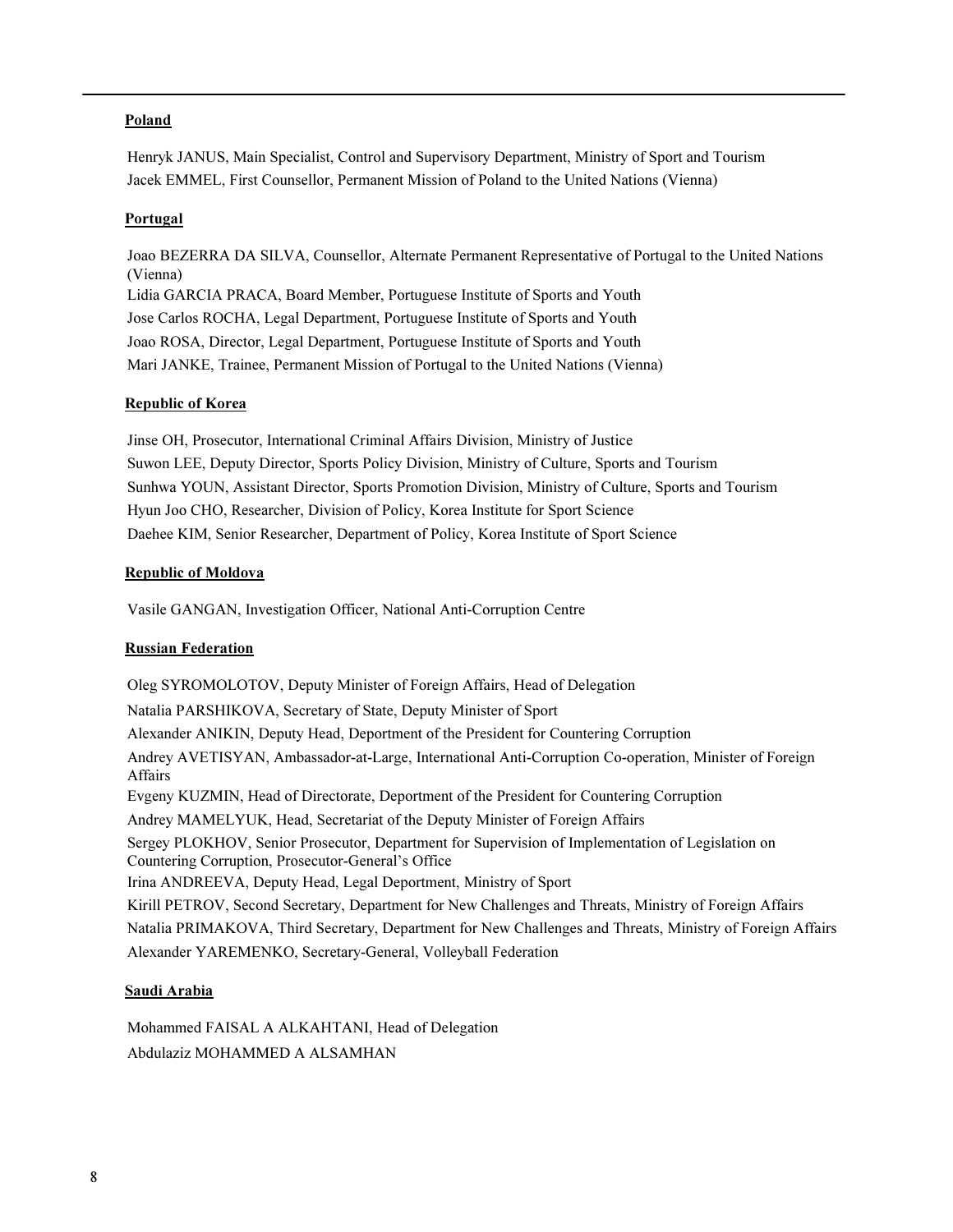Hashem ABDULRAHMAN A ALYAHYA Haidar Y AHYA M BINJONAID Maha SAAD A. GABBANI Khalid Abdullah A. ALSALMAN Mashhor Ali A. ALALI Abdulrahman ALABDULLATIF Sattam Nasser ALASMARI Mohammed ABDULKARIM B ALDUAYJI Wajdi MUHARRAM, Counsellor, Permanent Mission of Saudi Arabia to the United Nations (Vienna) Rabbah ALMUSHAIKEH, First Secretary, Permanent Mission of Saudi Arabia to the United Nations (Vienna)

### Serbia

Dragan SIKIMIC, Director, Anti-Corruption Agency Ivana CVETKOVIC, Head, Group for European Integration, Anti-Corruption Agency Darko UDOVICIC, Acting Assistant Minister for Sports, Ministry of Youth and Sports Marija PETRONIJEVIC, Section of International Co-operation and European Integration, Ministry of Youth and Sports

# Sierra Leone

Ibrahim NYELENKEH, Minister of Sports, Head of Delegation Ibrahim BANGURA, Director of Sports Christian THOMPSON, Senior Team Manager, National Football Team Alfred BADARA TURAY, Team Manager, National Football Team Mohamed SAW, Legal Adviser Lawreena JUSU, National Sport Council

# **Singapore**

Hiong Chee YEO, Assistant Director, Intelligence Division, Corrupt Practices Investigation Bureau

### **Slovakia**

Ondrej GAVALEC, Alternate Permanent Representative of the Slovak Republic to the United Nations (Vienna) Peter GACIK, Ministry of Education, Science, Research and Sport Peter DEDIK, Slovak Football Association Jakub CAVOJ, Slovak Football Association

### South Africa

Tebogo J. SEOKOLO, Ambassador and Permanent Representative of South Africa to the United Nations (Vienna), Head of Delegation

Johnny Thabo PITSWANE, Minister, Permanent Mission of South Africa to the United Nations (Vienna) David Zweli NKOSI, Counsellor, Permanent Mission of South Africa to the United Nations (Vienna)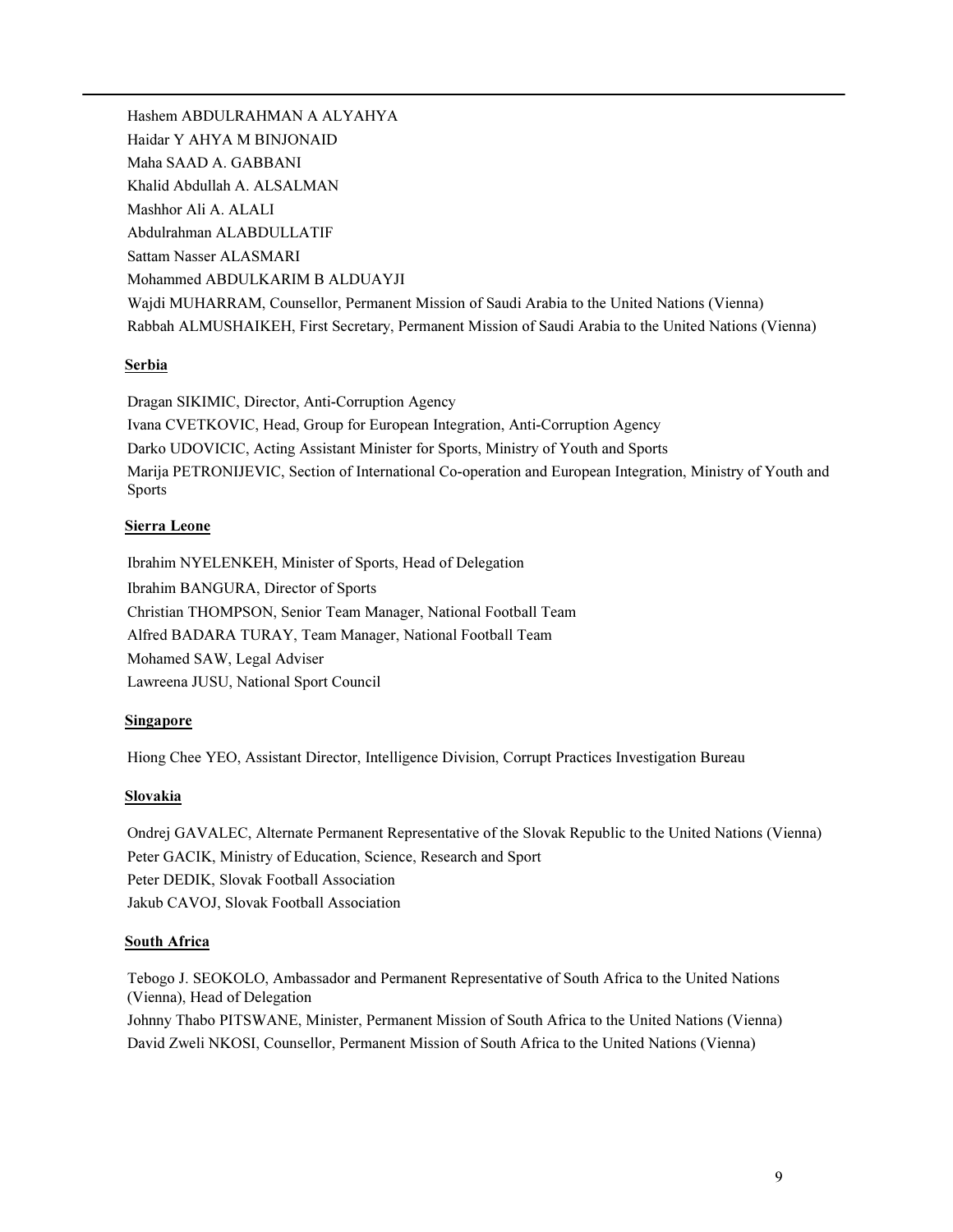Motlalekhotso Knorx MOLELLE, Special Director of Public Prosecutions, Operational Head of Asset Forfeiture, National Prosecution Authority (NPA)

Priyadarshnee BISESWAR, Deputy Director of Public Prosecutions, Asset Forfeiture Unit, National Prosecuting Authority (NPA)

P. MATSHEGO, Department of Public Services and Administration

Rhulani Luckson MIHLANGA, Third Secretary, Permanent Mission of South Africa to the United Nations (Vienna)

# **Spain**

Gonzalo DE SALAZAR SERANTES, Embajador y Representante Permanente de España ante las Naciones Unidas (Viena)

Carlos ARAGON GIL DE LA SERNA, Representante Permanente Alterno de España ante las Naciones Unidas (Viena)

Ignacio BAYLINA RUIZ, Consejero Técnico, Misión Permanente de España ante las Naciones Unidas (Viena)

Marcos GOMEZ ROMERA, Comandante, Guardia Civil, Ministerio del Interior

Juan CHECA DOMINGUEZ, Jefe, Sección del Área de Cooperación Internacional, Centro de Inteligencia contra Terrorismo y el Crimen Organizado (CITCO)

Olga LIZANA CORTOPASSI, Inspectora, Comisaría General de Policía Judicial, Ministerio del Interior Isabel RODRIGUEZ TORIBIO, Asistente Técnica, Misión Permanente de España ante las Naciones Unidas (Viena)

Jesus Alberto MARQUEZ NAVARRO, Inspector Jefe, Oficial de Enlace de Policía Nacional en Viena

# Sri Lanka

W L R SILVA, Justice, Commissioner, Commission to Investigate Allegations of Bribery or Corruption

R WICKRAMASINGHE, Assistant Director-General, Commission to Investigate Allegations of Bribery or Corruption

Wanasinghe Mudiyanselage THANUJA DAMAYANTHI BANDARA, Assistant Director Legal, Commission to Investigate Allegations of Bribery or Corruption

# **Switzerland**

Martin MATTER, Head, Economic Issues Section, Sectoral Foreign Policies Division, Federal Department of Foreign Affairs

Wilhelm RAUCH, Chief Legal Officer, Federal Office of Sport

Urs A. TSCHANZ, Economic Affairs Officer, Sectoral Foreign Policies Division, Federal Department of Foreign **Affairs** 

# **Thailand**

Sathaporn LAOTHONG, Commissioner, Office of the National Anti-Corruption Commission, Head of Delegation

Songsak SAICHEUA, Ambassador and Permanent Representative of Thailand to the United Nations (Vienna) Somjai KESORNSIRICHAROEN, Executive Director, International Affairs Office 1, Office of the

Attorney-General

Akharakit KEERATITHANACHAIYOS, International Affairs Strategy Specialist, Office of the National Anti-Corruption Commission

Kesanee PALANUWONGSE, Minister, Permanent Mission of Thailand to the United Nations (Vienna)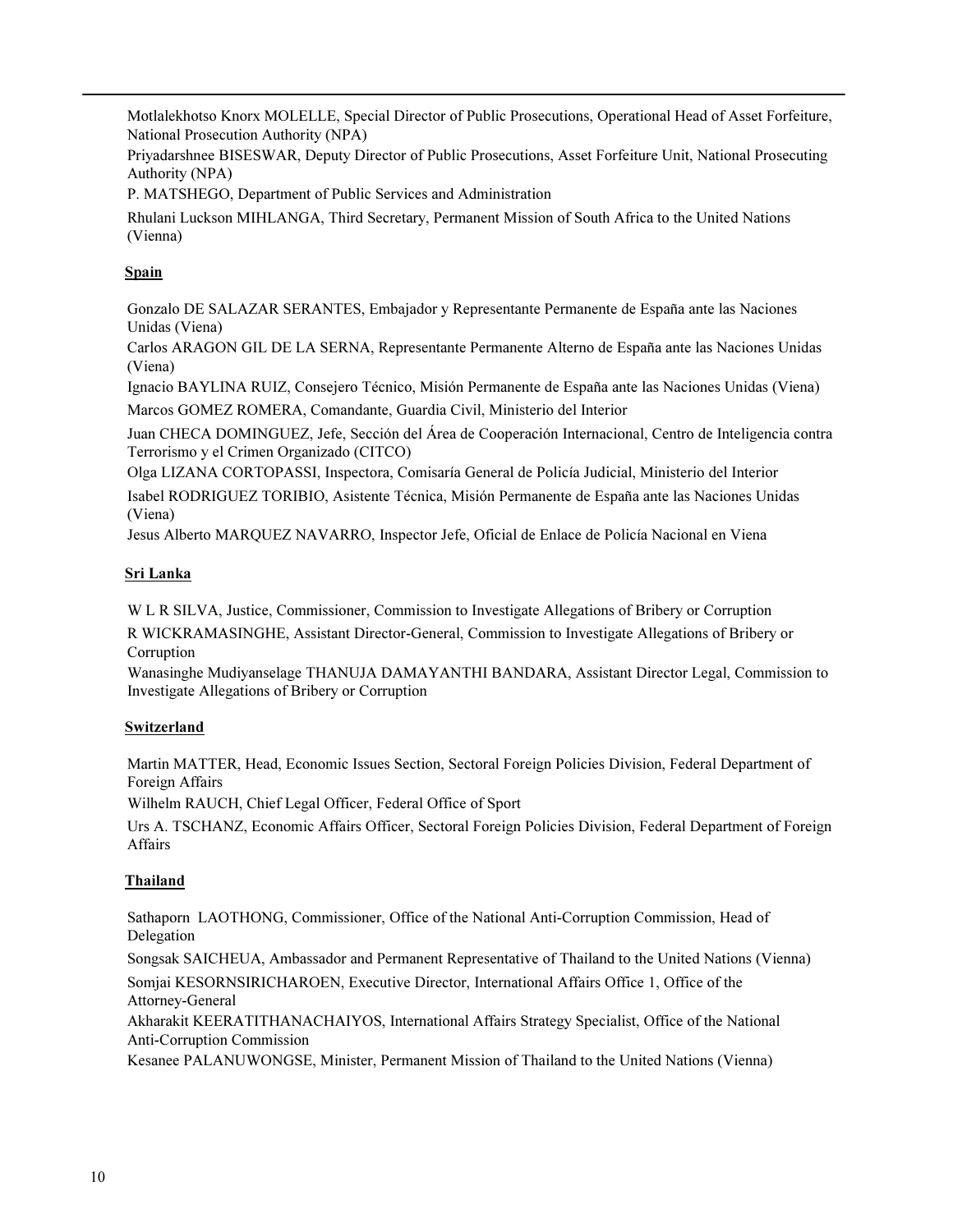Bhumivisan KASEMSOOK, Director, Division of Corruption Suppression in Public Sector 4, Office of the National Anti-Corruption Commission Bolbongse VANGPHAEN, Minister Counsellor, Permanent Mission of Thailand to the United Nations (Vienna) Peerapong PHIMONWICHAYAKIT, Counsellor, Permanent Mission of Thailand to the United Nations (Vienna) Rongrat POOMKACHA, Public Prosecutor, Office of the Attorney-General Apalin LIMTHANESKUL, Inquiry Officer, Professional Level, Office of the National Anti-Corruption Commission Vachara PAWUTIYAPONG, First Secretary, Ministry of Foreign Affairs Atipha VADHANAPHONG, Second Secretary, Ministry of Foreign Affairs Kusumal ORACHORN, International Affairs Officer, Practitioner Level, Office of the National Anti-Corruption Commission Turkey

# Ayse OZDAS, Legal Counsel, Ministry of Youth and Sports Deniz Tari INLICE, Lawyer, Ministry of Youth and Sports Hueseyin HANCER, Counsellor, Permanent Mission of Turkey to the United Nations (Vienna) Ulas SOYLU, Counsellor, Permanent Mission of Turkey to the United Nations (Vienna) Bahattin EMRE, Judge, Ministry of Justice Elvan YURTCU BOZGUL, Interpreter, Ministry of Youth and Sports

# United Arab Emirates

Hamad ALKAABI, Ambassador and Permanent Representative of the United Arab Emirates to the United Nations (Vienna) Ismail Ali MADANI, Attorney-General, Public Prosecution Hamad Hassan ALHAMMADI, Legal Auditor, State Audit Institution Fadia ZEITOUNI, Research Analyst, Permanent Mission of the United Arab Emirates to the United Nations (Vienna)

# United Kingdom of Great Britain and Northern Ireland

Renny MENDOZA, Policy Adviser, Home Office Laura CRONK, Policy Adviser, Home Office Ian TENNANT, Senior Political Attaché, Permanent Mission of the United Kingdom to the United Nations (Vienna) Hitesh PATEL

### United States of America

Marianne TOUSSAINT, Anti-Corruption Team Lead, Office of Anti-Corruption Programmes, Bureau of International Narcotics and Law Enforcement, Department of State, Head of Delegation

Kellen MCCLURE, Anti-Corruption Adviser, Office of International Affairs, Bureau of International Narcotics and Law Enforcement, Department of State

Susan BALL, Senior Adviser, Office of Policy, Planning and Coordination, Bureau of International Narcotics and Law Enforcement, Department of State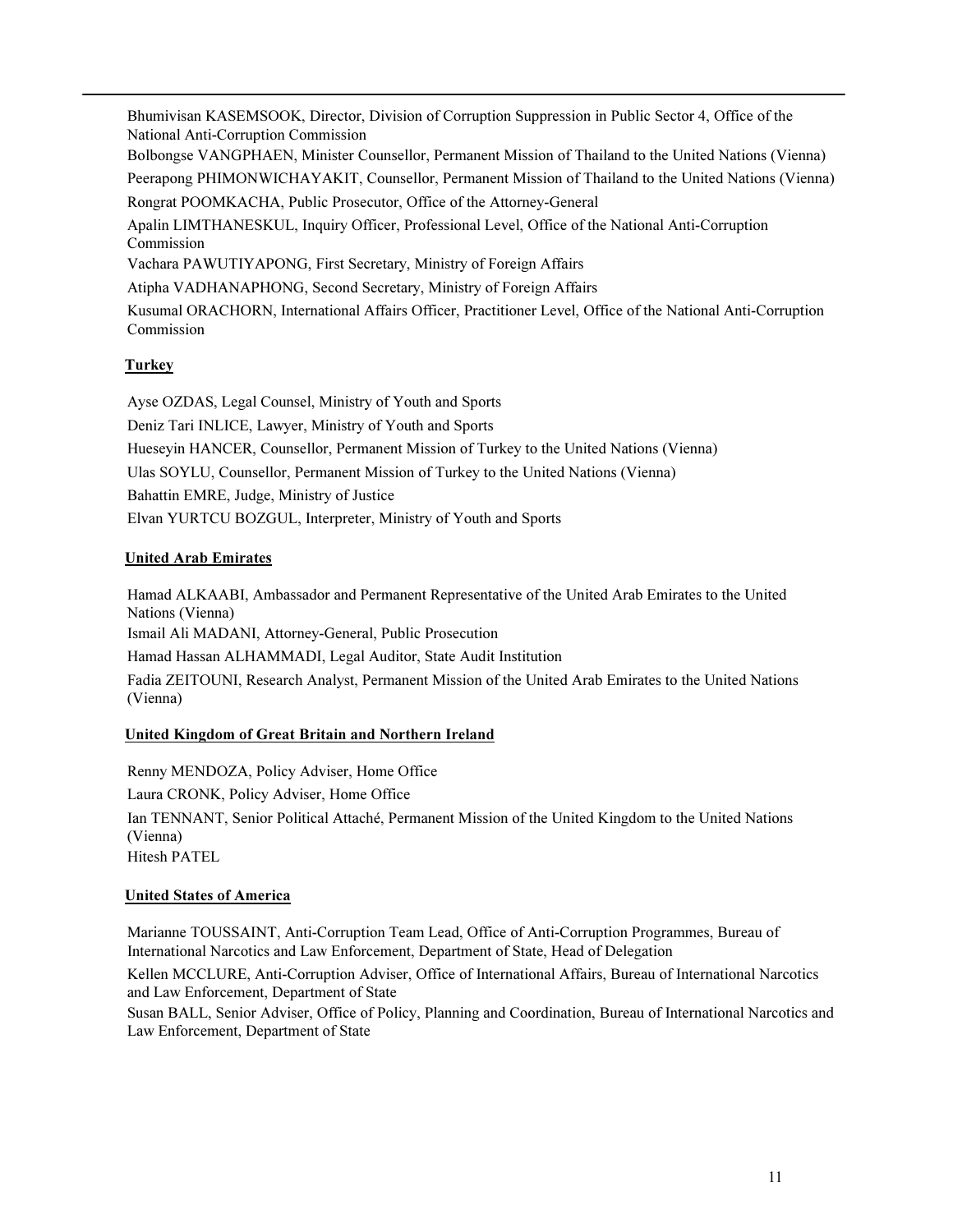### Venezuela (Bolivarian Republic of)

Jesse Alonso CHACON ESCAMILLO, Embajador y Representante Permanente de Venezuela ante las Naciones Unidas (Viena)

Dalila HERNANDEZ MEDINA, Ministra Consejera, Misión Permanente de Venezuela ante las Naciones Unidas (Viena)

Roxana TOVAR GONZALEZ, Segunda Secretaria, Misión Permanente de Venezuela ante las Naciones Unidas (Viena)

Mario PELLEGRINO, Asistente, Multilaterales, Misión Permanente de Venezuela ante las Naciones Unidas (Viena)

### Viet Nam

Huu Su NGUYEN, Vice-Director-General, Criminal Police Department, Ministry of Public Security Hoai Linh NGUYEN, Officer, International Co-operation Division, Standing Office on Drugs and Crime, Ministry of Public Security

Thai Duy HOANG, Officer, Legal and Reform Administrative Procedures Department, Ministry of Public Security

### Yemen

Haytham Abdulmomen SHOJA'AADIN, Ambassador and Permanent Representative of Yemen to the United Nations (Vienna)

Raghda Abdulrazzak AL-HAKIMI, Second Secretary and Alternate Permanent Representative of Yemen to the United Nations (Vienna)

Salman ALHARSH, Second Secretary and Alternate Permanent Representative of Yemen to the United Nations (Vienna)

# United Nations Secretariat

### United Nations Office on Drugs and Crime (UNODC)

Minh Nguyet NGUYEN, Programme Specialist, Country Office Viet Nam

# Intergovernmental organizations

#### Council of Europe

Cassandra FERNANDES Stanislas FROSSARD

#### International Criminal Police Organization (INTERPOL)

Sebastian BLEY, Co-ordinator Anti-Corruption, Criminal Networks Sub-Directorate (CNET)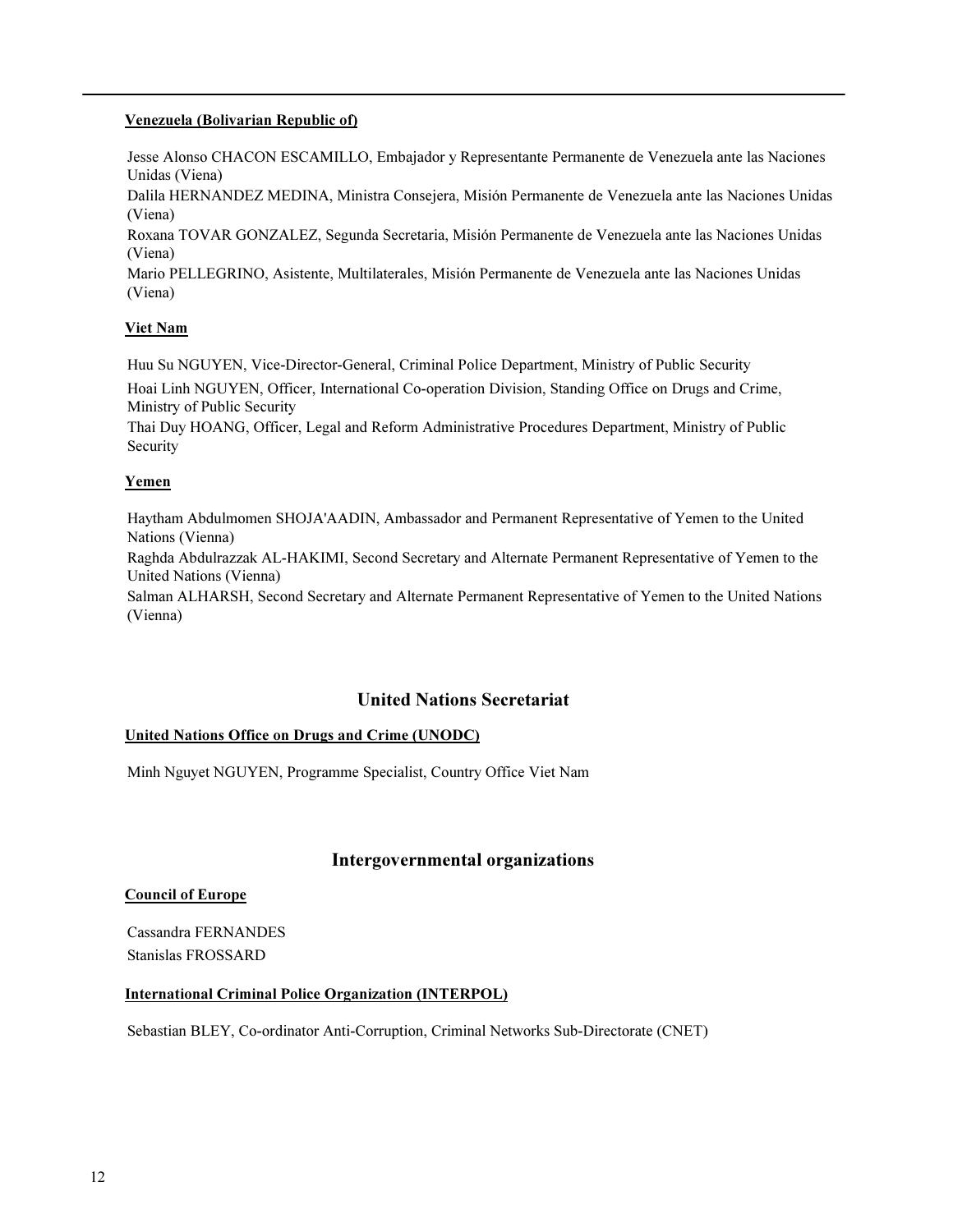# Organization for Economic Co-operation and Development (OECD)

Nicola BONUCCI

### Regional Anti-Corruption Initiative (RAI)

Tomislav CURIC, Anti-Corruption Expert

# Sport Organizations

### Asian Football Confederation

Ahmed MUSAAD ALOSAYMI

### Fédération Internationale de Football Association (FIFA)

Rodrigo ARIAS GRILLO, Group Leader Integrity

#### International Cricket Council (ICC)

Alexander J. MARSHALL, General Manager, Anti-Corruption Unit

#### International Esports Federation (IE-SF)

Leopold CHUNG, Acting Secretary-General, Head, International Relations

### International Olympic Committee (IOC)

Paquerette GIRARD ZAPPELLI

### International Weightlifting Federation (IWF)

Lilla SAGI, Junior Legal Counsel

#### **Sportradar**

Andreas KRANNICH, Managing Director Integrity Services

### Tennis Integrity Unit (TIU)

Matt PERRY, Education and Training Manager

#### Union of European Football Associations (UEFA)

Nicholas RAUDENSKI, Integrity Officer Alex PHILLIPS, Head, Governance and Compliance